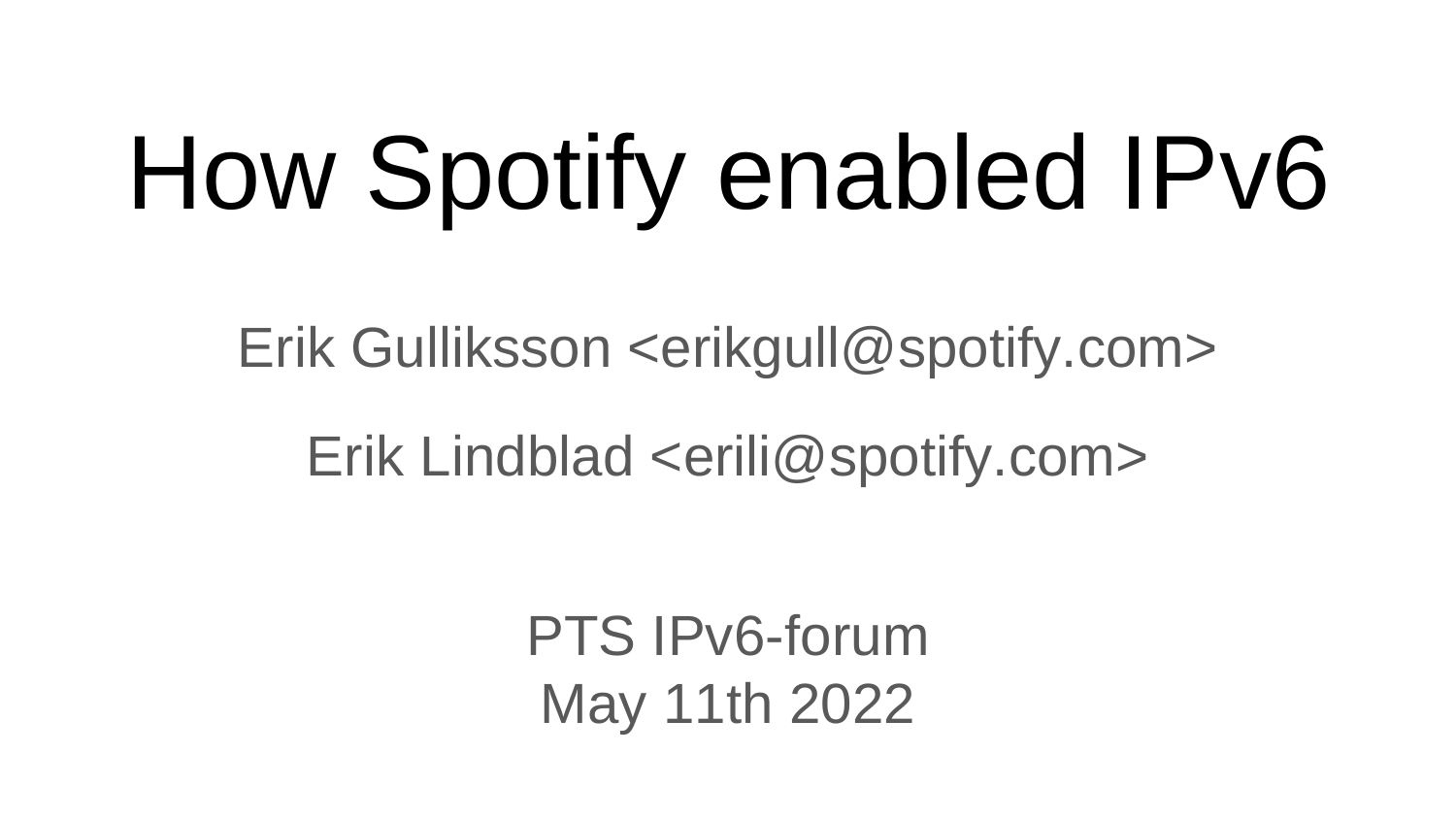### Spotify went from being called out in RFCs...

**LAUNCH** INTO THE **FUTURE** 

06.06.12



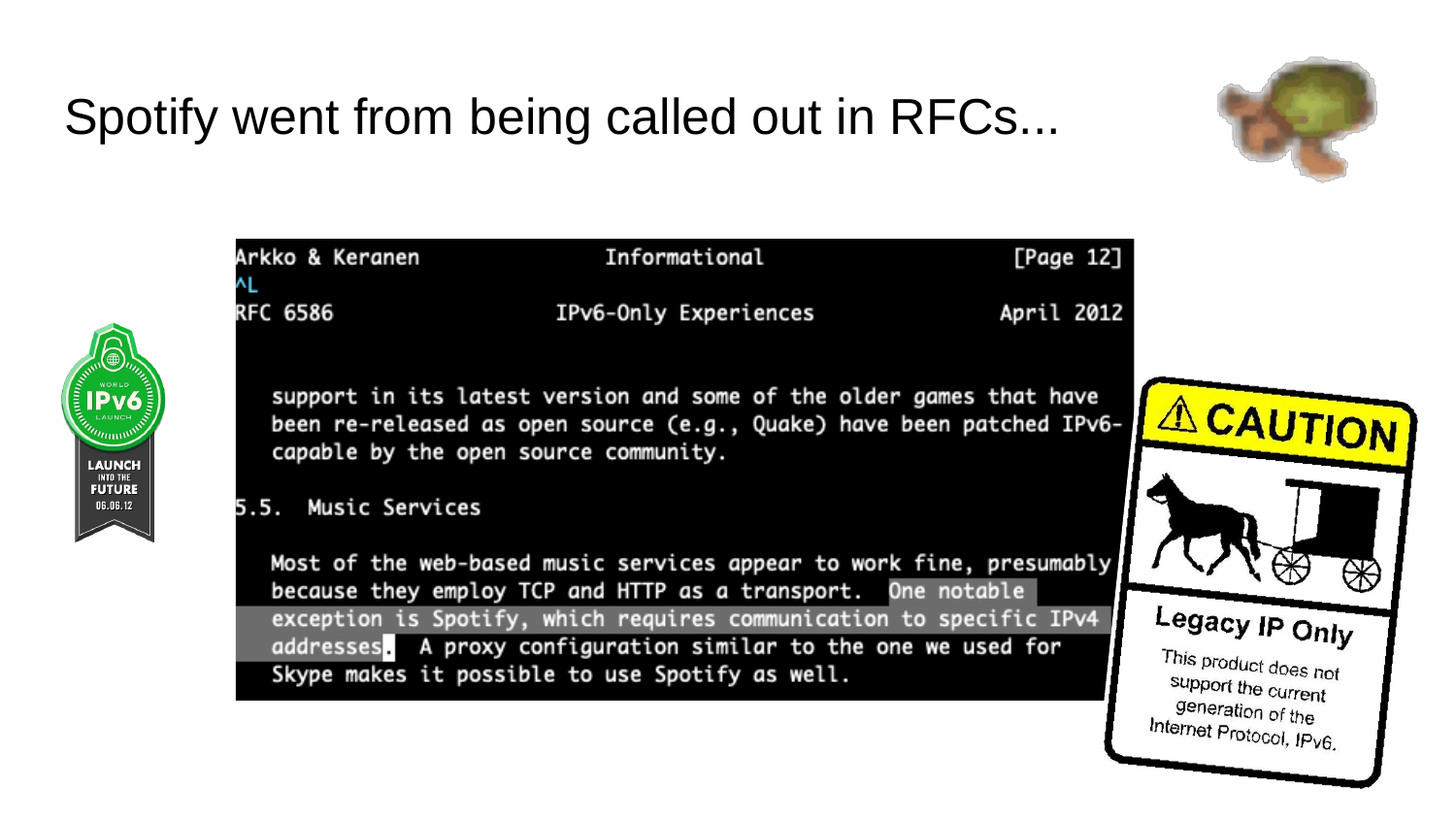#### ... to handing out quad-A records to everybody\*!





 $\sim$  host audio-fa.spotifycdn.com audio-fa.spotifycdn.com is an alias for spotifycdn.map.fastly.net. spotifycdn.map.fastly.net has address 151.101.122.249 spotifycdn.map.fastly.net has IPv6 address 2a04:4e42:f::761  $\sim$  host api.spotify.com api.spotify.com is an alias for edge-web.dual-gslb.spotify.com. edge-web.dual-gslb.spotify.com has address 35.186.224.25 edge-web.dual-gslb.spotify.com has IPv6 address 2600:1901:1:c36::

\* as usual some exceptions still apply for selected legacy endpoints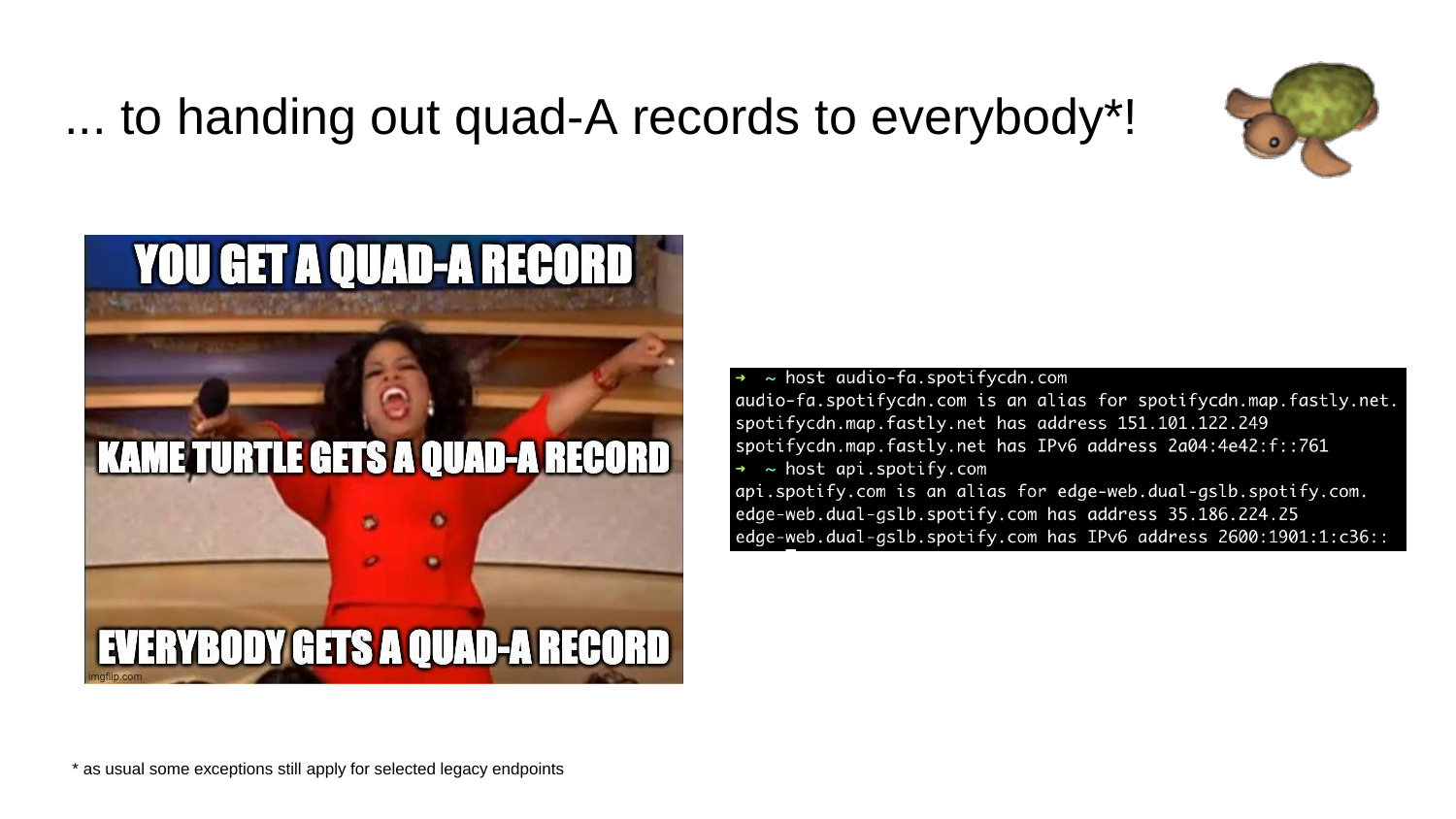#### Value proposition - Tech Brand

 $\bullet$  IPv4 is so 80's

● We did not want to be left behind in the dust compared to similar companies

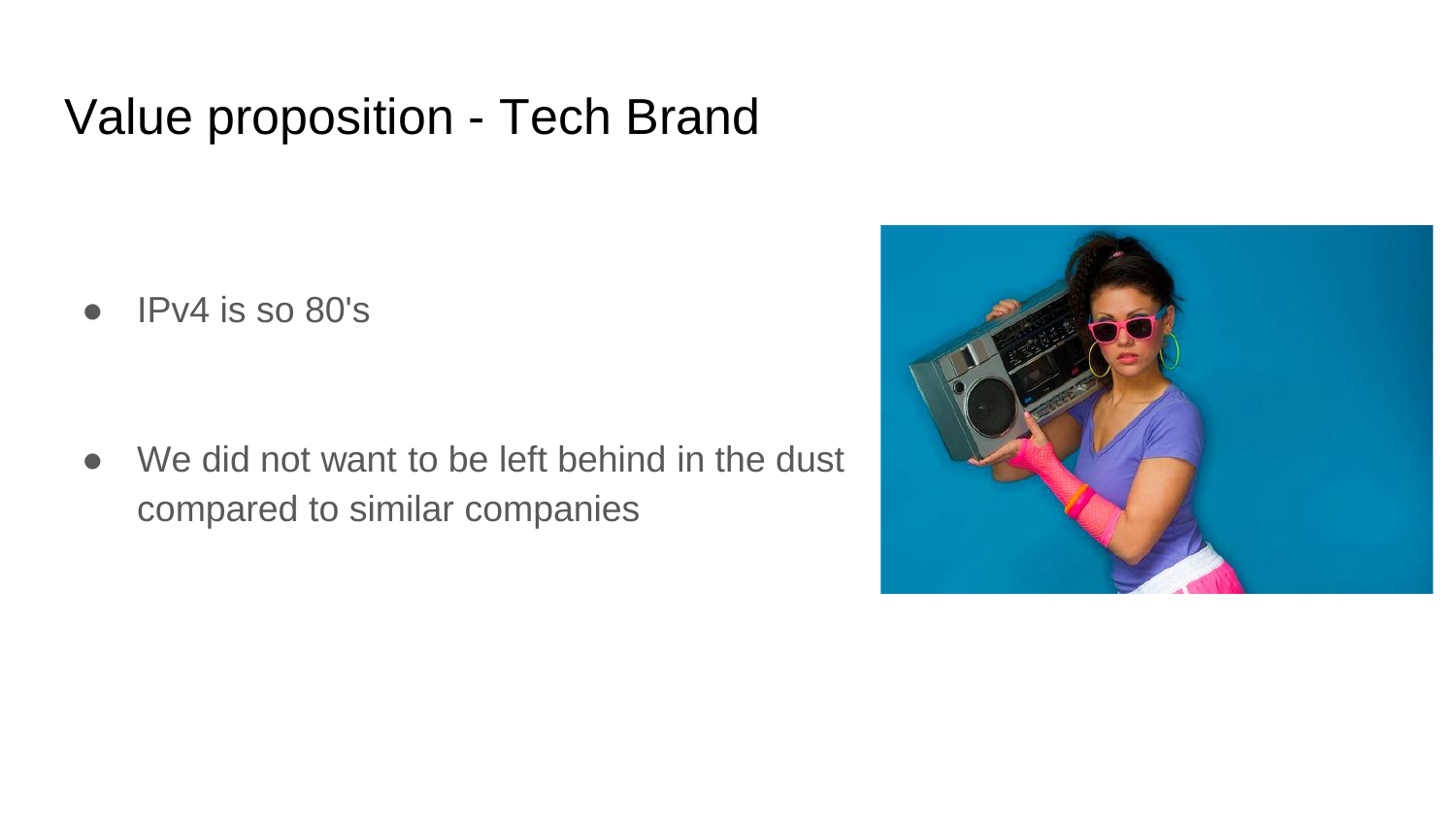#### Value proposition - Reliability

- Avoid having to rely on transitional infrastructure around the world
	- CGNAT, DNS rewriters
- Carrier network topology
- DDoS risks with transitional infrastructure

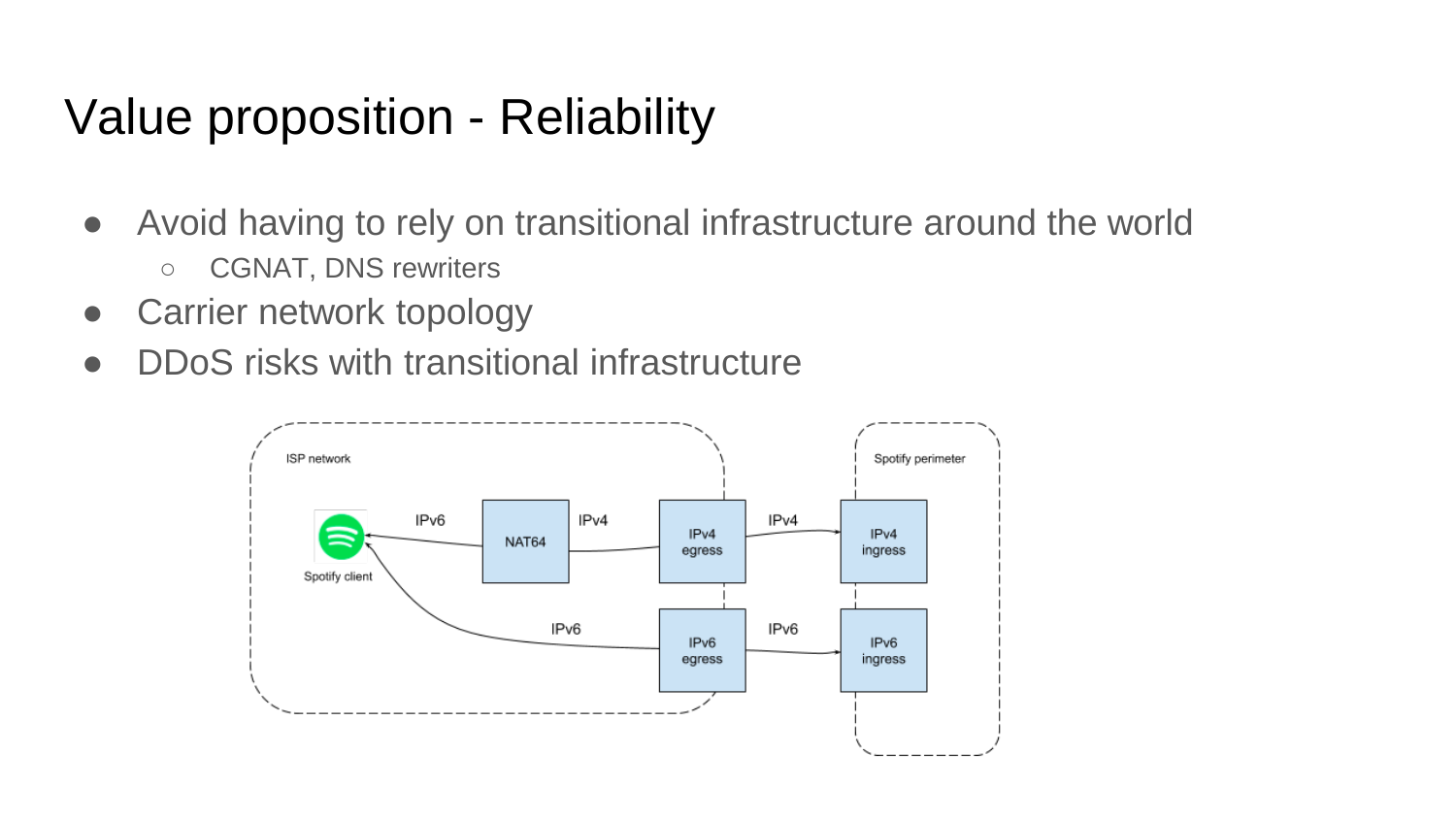#### IPv6-proofing Spotify - Happy Eyeballs?

**Assumed Problem**: Immature dual-stack networks

**Proposed Solution**: IETF RFC6555 and later on IETF RFC8305

**Our takeaway**: Likely not so important in recent years

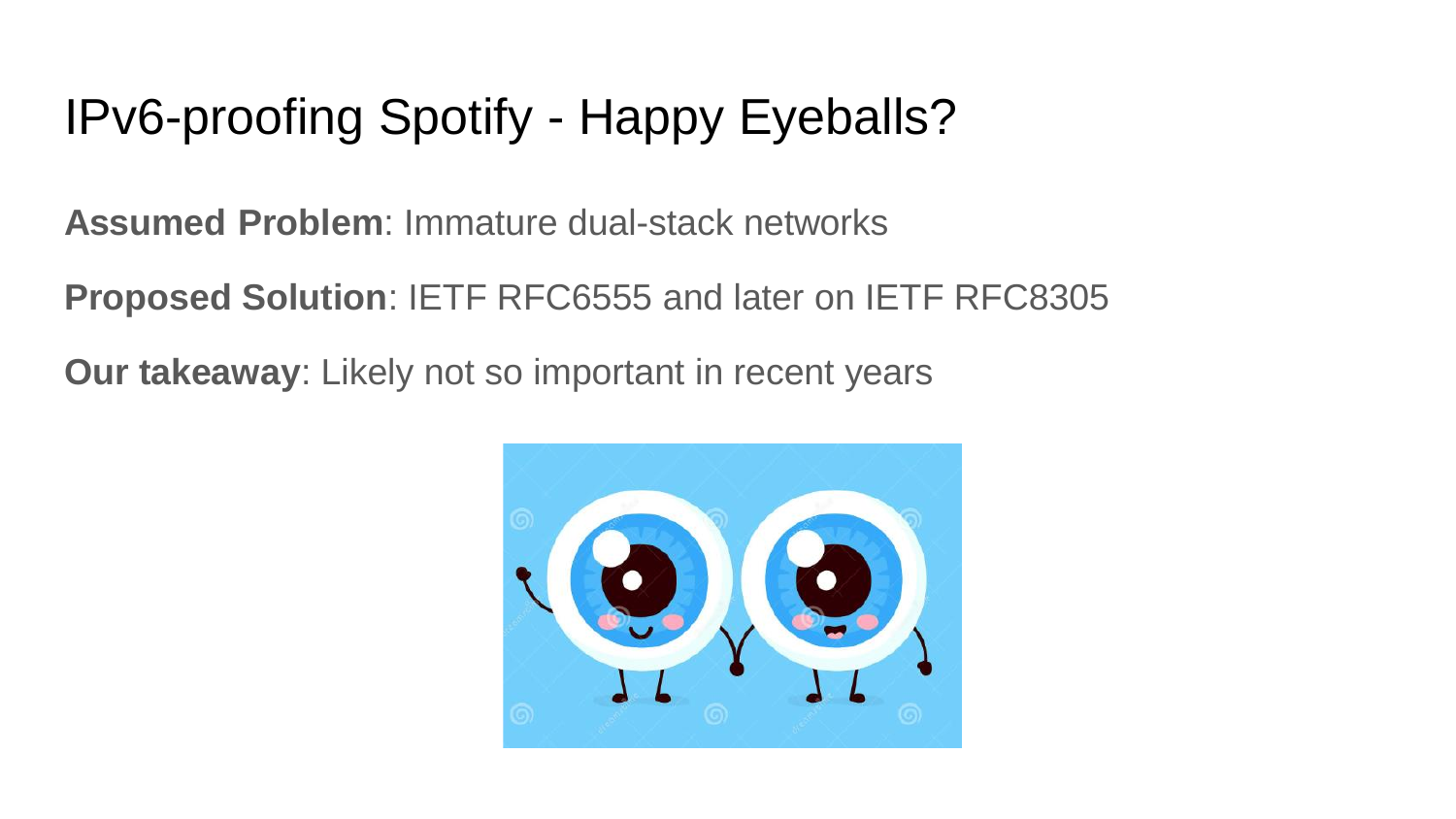#### Why did it take so long to enable IPv6?

- IPv6 was rare in Sweden back when Spotify launched
- Fixes to the stack were driven by developers mainly, not any real business need
- Smoke test was quite successful in 2018, but it still took another two years

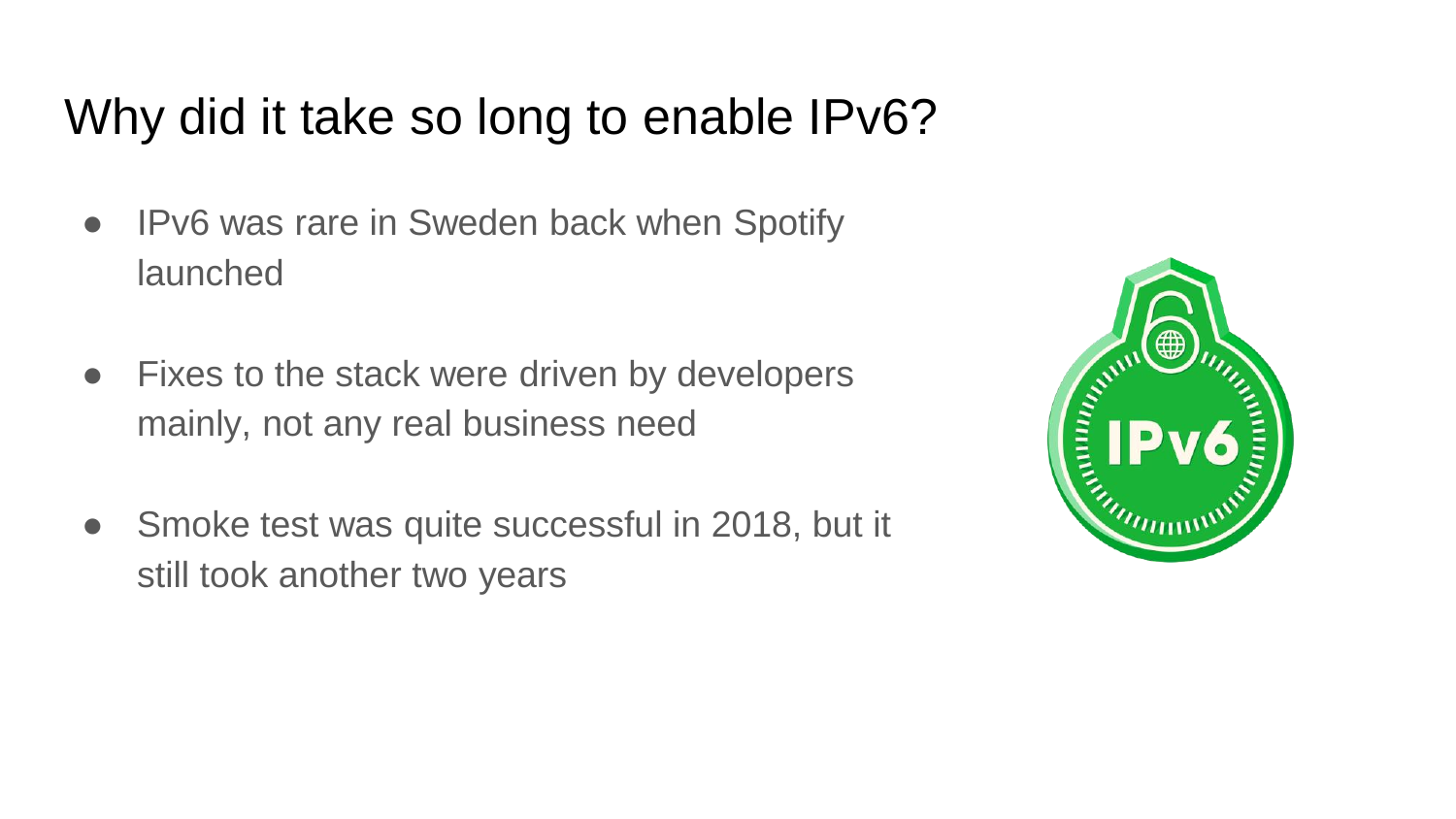#### IPv6 adoption in top-traffic 4 ASns for traffic in selected countries

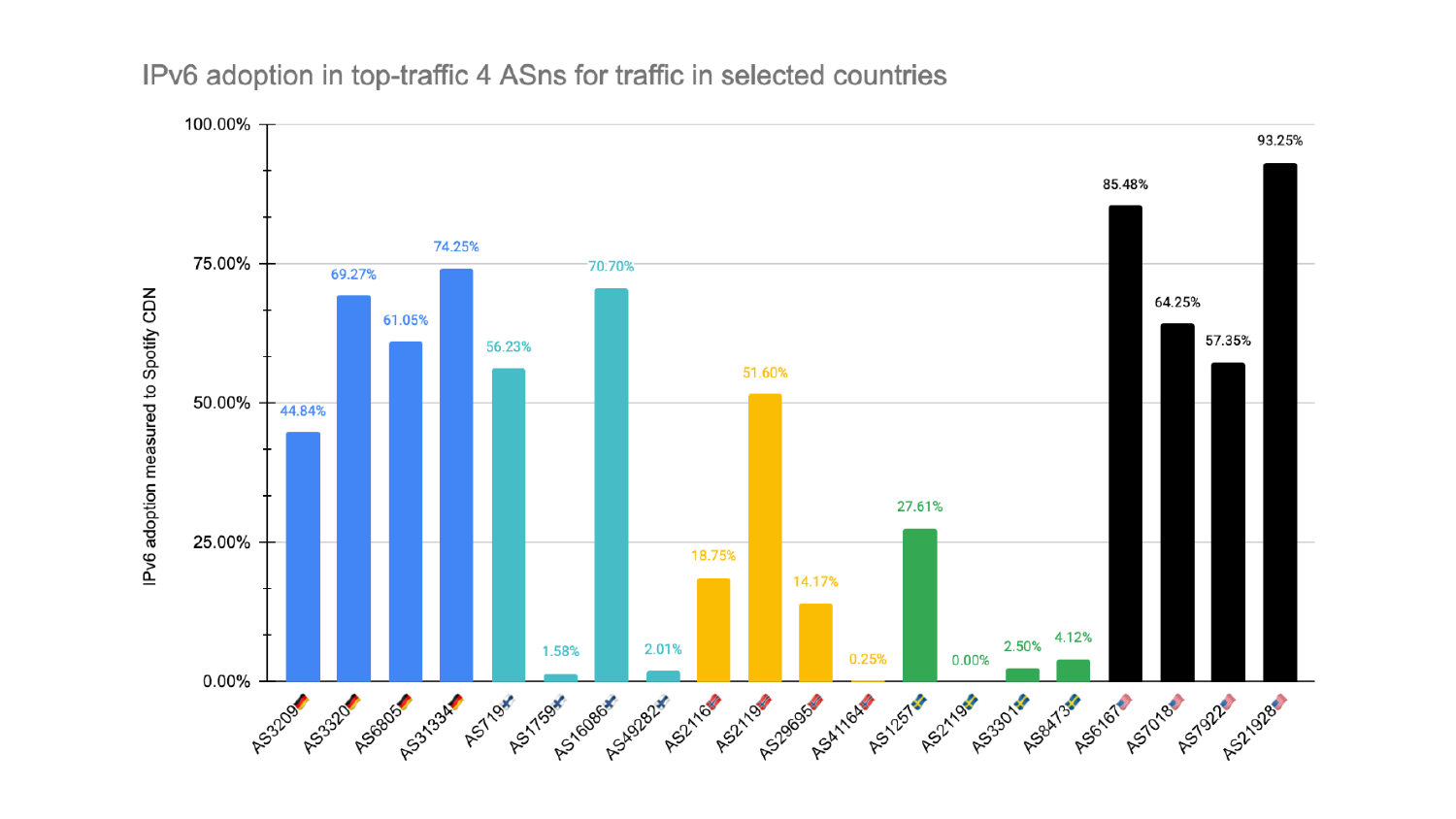#### Lessons learned / A way forward



- **Dual-stack setup is a transition phase**
- **Demand IPv6 from your partners**
- **Bundle IPv6 as the default**
- **IPv6 migration is a one-off work stream**